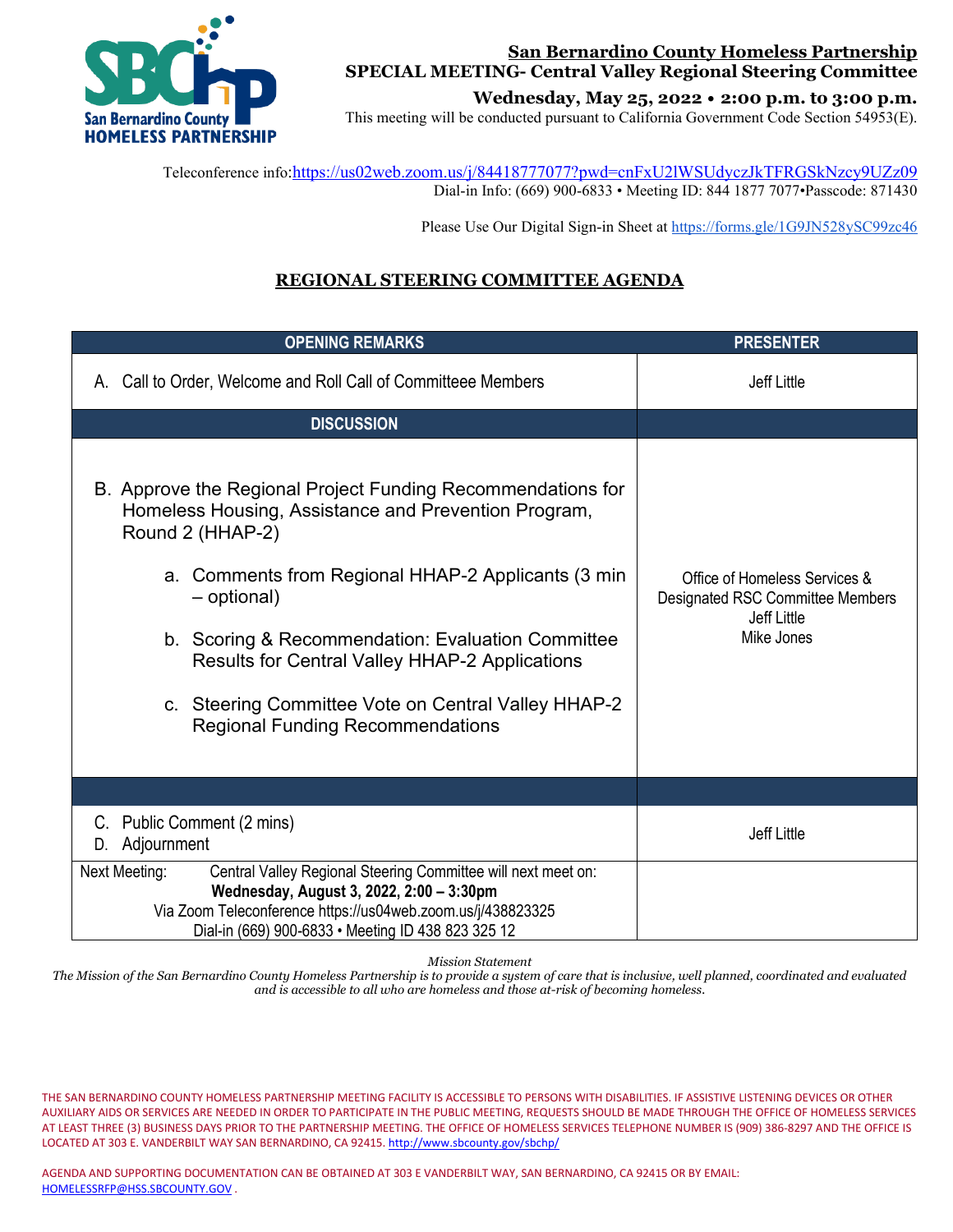#### **Homeless Housing, Assistance and Prevention Program – Round 2 (HHAP-2)**

## **RFA 22-01**

#### **Regional Steering Committee- Evaluators Summary Sheet and Recommendations**

#### **Date:** 5/19/22

**Region:** Central Valley

**Evaluators:** Desiree Rivera, Katelyn Rodriguez, Dr. Rene Keres and Mike Jones

**Proctor:** Gina Gonzales, Office of Homeless Services

## **Application(s):**

- 1. The Salvation Army
- 2. Step Up on Second
- 3. Lutheran Social Services of So California
- 4. The Blessing Center
- 5. Water of Life Community Church
- 6. Brilliant Corners

#### **Evaluation Summary/ Final Score:**

|                | Applicant(s)                     | <b>Evaluator 1</b> | <b>Evaluator 2</b> | <b>Evaluator 3</b> | <b>Evaluator 4</b> | <b>Total Score</b> | Rank | \$ Requests  | Recommendation |
|----------------|----------------------------------|--------------------|--------------------|--------------------|--------------------|--------------------|------|--------------|----------------|
| $\mathbf{1}$   | <b>The Salvation Army</b>        |                    |                    |                    |                    |                    |      | \$146,400    |                |
| A              | <b>Addressing Regional Needs</b> | 30                 | 26                 | 23                 | 27                 |                    |      |              |                |
| B              | <b>Project Focus</b>             | 20                 | 21                 | 19                 | 22                 |                    |      |              |                |
| C              | Coordination and Collaboration   | 18                 | 18                 | 19                 | 20                 |                    |      |              |                |
| D              | <b>Experience and Capacity</b>   | 23                 | 23                 | 25                 | 24                 |                    |      |              |                |
| F              | Total                            | 91                 | 88                 | 86                 | 93                 | 358                |      |              |                |
|                |                                  |                    |                    |                    |                    |                    |      |              |                |
| $\overline{2}$ | <b>Step Up on Second</b>         |                    |                    |                    |                    |                    |      | \$208,438.00 | \$208,438.00   |
| Α              | <b>Addressing Regional Needs</b> | 30                 | 30                 | 30                 | 30                 |                    |      |              |                |
| B              | <b>Project Focus</b>             | 23                 | 25                 | 25                 | 23                 |                    |      |              |                |
| C              | Coordination and Collaboration   | 20                 | 20                 | 20                 | 20                 |                    |      |              |                |
| D              | <b>Experience and Capacity</b>   | 23                 | 24                 | 25                 | 25                 |                    |      |              |                |
| F              | Total                            | 96                 | 99                 | 100                | 98                 | 393                | 2    |              |                |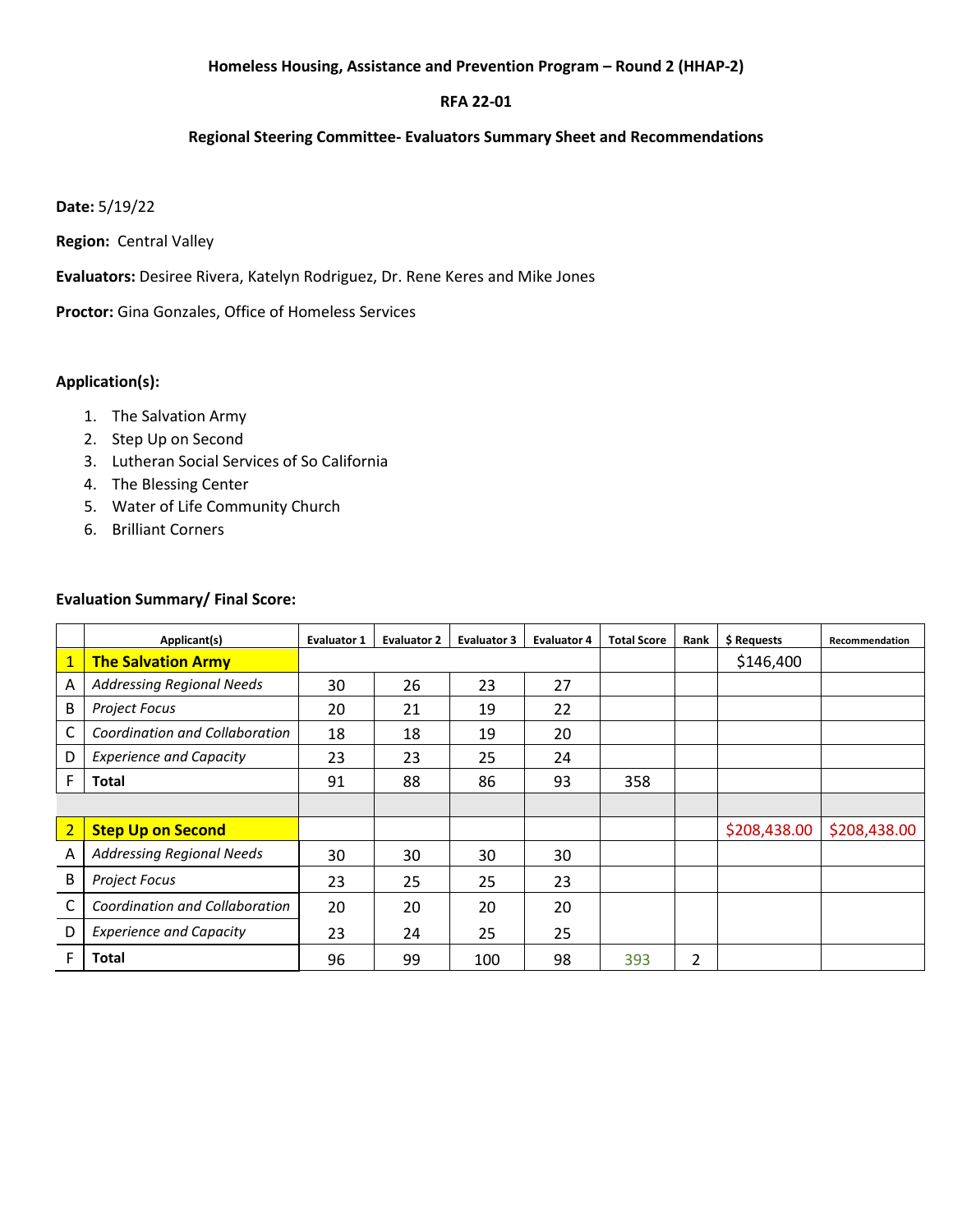|                 | Applicant(s)                               | <b>Evaluator 1</b> | <b>Evaluator 2</b> | <b>Evaluat</b><br>or 3 | Evaluator<br>4 | <b>Total Score</b> | Rank         | \$ Requests | Recommendation |
|-----------------|--------------------------------------------|--------------------|--------------------|------------------------|----------------|--------------------|--------------|-------------|----------------|
|                 | <b>Lutheran So Services of</b>             |                    |                    |                        |                |                    |              |             |                |
| $\overline{3}$  | So. CA                                     |                    |                    |                        |                |                    |              | \$80,000    |                |
| A               | <b>Addressing Regional</b>                 |                    |                    |                        |                |                    |              |             |                |
|                 | <b>Needs</b>                               | 26                 | 28                 | 25                     | 23             |                    |              |             |                |
| B               | Project Focus                              | 21                 | 21                 | 21                     | 20             |                    |              |             |                |
| $\mathsf{C}$    | Coordination and<br>Collaboration          | 16                 | 19                 | 19                     | 19             |                    |              |             |                |
| D               | <b>Experience and Capacity</b>             | 23                 | 25                 | 25                     | 24             |                    |              |             |                |
| F               | <b>Total</b>                               | 86                 | 93                 | 90                     | 86             | 355                |              |             |                |
|                 |                                            |                    |                    |                        |                |                    |              |             |                |
| $\overline{4}$  | <b>The Blessing Center</b>                 |                    |                    |                        |                |                    |              | \$165,600   | \$96,559       |
| A               | <b>Addressing Regional</b><br><b>Needs</b> | 27                 | 28                 | 23                     | 25             |                    |              |             |                |
| B               | Project Focus                              | 22                 | 25                 | 19                     | 20             |                    |              |             |                |
| $\mathsf{C}$    | Coordination and<br>Collaboration          | 19                 | 19                 | 19                     | 20             |                    |              |             |                |
| D               | <b>Experience and Capacity</b>             | 24                 | 23                 | 25                     | 23             |                    |              |             |                |
| F               | <b>Total</b>                               | 92                 | 95                 | 86                     | 88             | 361                | 3            |             |                |
|                 |                                            |                    |                    |                        |                |                    |              |             |                |
| $5\phantom{a}$  | <b>Water of Life</b>                       |                    |                    |                        |                |                    |              | \$250,000   | \$250,000      |
| Α               | <b>Addressing Regional</b><br><b>Needs</b> | 30                 | 30                 | 29                     | 30             |                    |              |             |                |
| B               | Project Focus                              | 25                 | 25                 | 25                     | 25             |                    |              |             |                |
| $\mathsf{C}$    | Coordination and<br>Collaboration          | 20                 | 20                 | 20                     | 20             |                    |              |             |                |
| D               | <b>Experience and Capacity</b>             |                    |                    |                        |                |                    |              |             |                |
|                 |                                            | 25                 | 25                 | 25                     | 25             |                    |              |             |                |
| F               | <b>Total</b>                               | 100                | 100                | 99                     | 100            | 399                | $\mathbf{1}$ |             |                |
|                 |                                            |                    |                    |                        |                |                    |              |             |                |
| $6\phantom{1}6$ | <b>Brilliant Corners</b>                   |                    |                    |                        |                |                    |              | \$550,000   |                |
| Α               | <b>Addressing Regional</b><br><b>Needs</b> | 27                 | 19                 | 30                     | 12             |                    |              |             |                |
| B               | Project Focus                              | 19                 | 20                 | 25                     | 19             |                    |              |             |                |
| C               | Coordination and<br>Collaboration          | 20                 | 20                 | 20                     | 19             |                    |              |             |                |
| D               | <b>Experience and Capacity</b>             | 25                 | 25                 | 25                     | 25             |                    |              |             |                |
| F               | <b>Total</b>                               | 91                 | 84                 | 100                    | 75             | 350                |              |             |                |